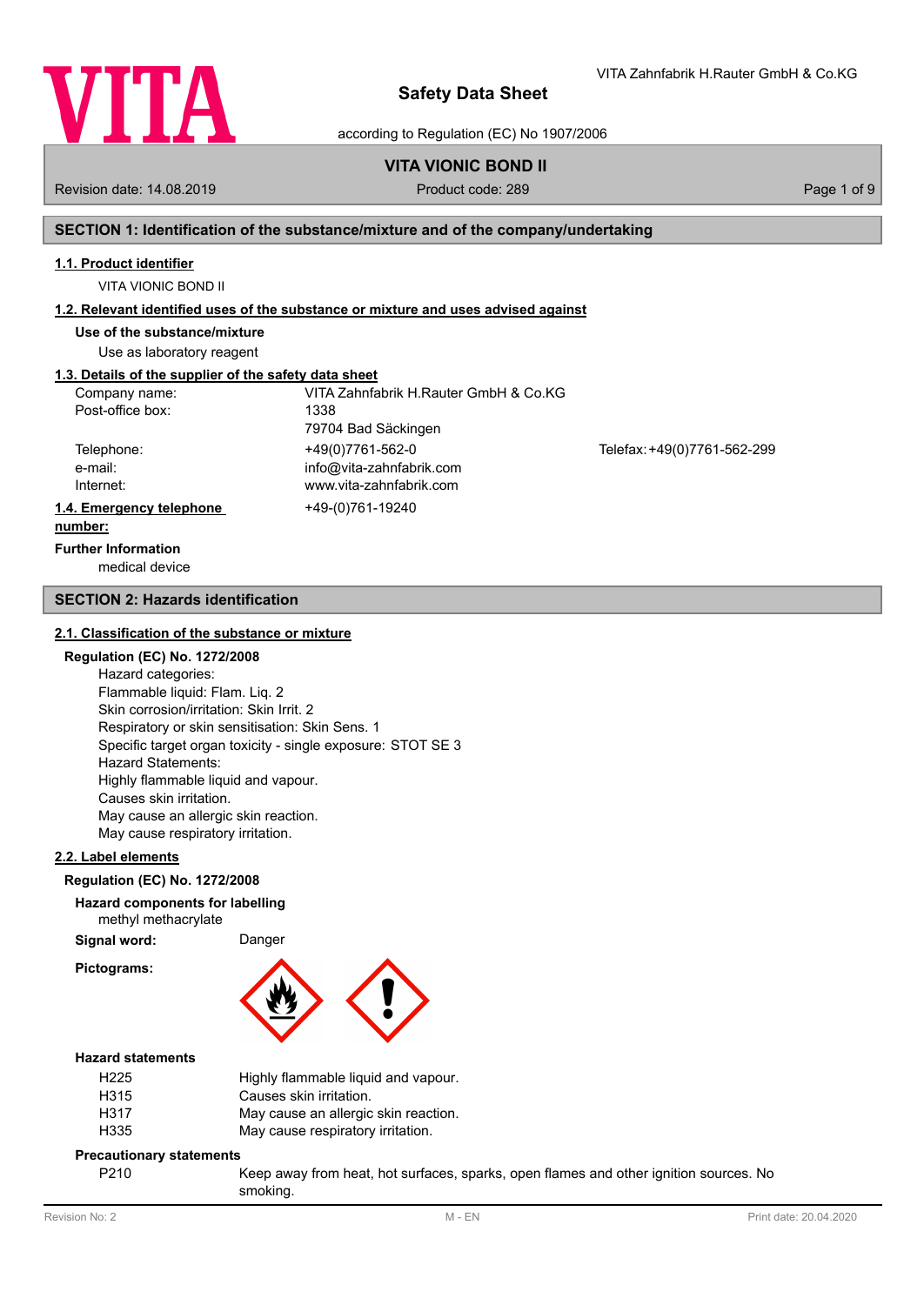

### according to Regulation (EC) No 1907/2006

|                                                                                                | <b>VITA VIONIC BOND II</b>                        |             |
|------------------------------------------------------------------------------------------------|---------------------------------------------------|-------------|
| Revision date: 14.08.2019                                                                      | Product code: 289                                 | Page 2 of 9 |
| P <sub>261</sub>                                                                               | Avoid breathing dust/fume/gas/mist/vapours/spray. |             |
| Wear protective gloves/protective clothing/eye protection/face protection.<br>P <sub>280</sub> |                                                   |             |
| P403+P235                                                                                      | Store in a well-ventilated place. Keep cool.      |             |

#### **2.3. Other hazards**

No information available.

### **SECTION 3: Composition/information on ingredients**

## **3.2. Mixtures**

### **Hazardous components**

| CAS No  | Chemical name             |                                                                                             |                  | Quantity          |
|---------|---------------------------|---------------------------------------------------------------------------------------------|------------------|-------------------|
|         | EC No                     | Index No                                                                                    | <b>REACH No</b>  |                   |
|         | <b>GHS Classification</b> |                                                                                             |                  |                   |
| 80-62-6 | methyl methacrylate       |                                                                                             |                  | $95 - 5 = 100 \%$ |
|         | 201-297-1                 | 607-035-00-6                                                                                | 01-2119452498-28 |                   |
|         |                           | Flam. Liq. 2, Skin Irrit. 2, Skin Sens. 1, STOT SE 3; H225 H315 H317 H335                   |                  |                   |
| 99-97-8 | N,N-dimethyl-p-toluidine  |                                                                                             |                  | $1 - 5\%$         |
|         | 202-805-4                 | 612-056-00-9                                                                                |                  |                   |
|         | H412                      | Acute Tox. 3, Acute Tox. 3, Acute Tox. 3, STOT RE 2, Aquatic Chronic 3; H331 H311 H301 H373 |                  |                   |

Full text of H and EUH statements: see section 16.

## **SECTION 4: First aid measures**

#### **4.1. Description of first aid measures**

#### **After inhalation**

Provide fresh air. Medical treatment necessary.

#### **After contact with skin**

After contact with skin, wash immediately with plenty of water and soap. Take off immediately all contaminated clothing and wash it before reuse. Medical treatment necessary.

#### **After contact with eyes**

After contact with the eyes, rinse with water with the eyelids open for a sufficient length of time, then consult an ophthalmologist immediately.

## **After ingestion**

Rinse mouth immediately and drink plenty of water.

## **4.2. Most important symptoms and effects, both acute and delayed**

No information available.

# **4.3. Indication of any immediate medical attention and special treatment needed**

Treat symptomatically.

## **SECTION 5: Firefighting measures**

## **5.1. Extinguishing media**

## **Suitable extinguishing media**

Carbon dioxide (CO2), Foam, Extinguishing powder.

## **Unsuitable extinguishing media**

Water.

## **5.2. Special hazards arising from the substance or mixture**

Highly flammable. Vapours can form explosive mixtures with air.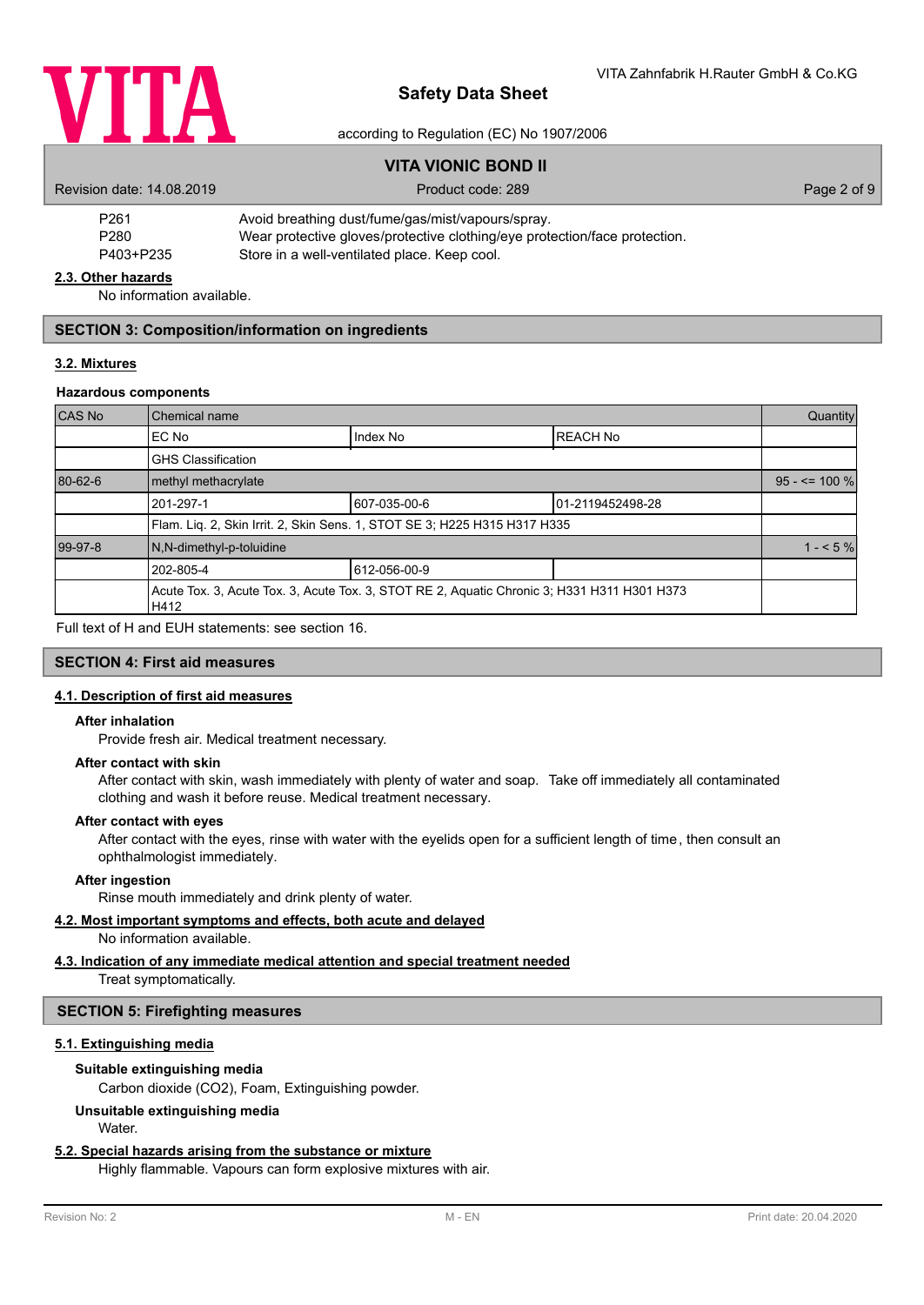

according to Regulation (EC) No 1907/2006

## **VITA VIONIC BOND II**

Revision date: 14.08.2019 **Product code: 289** Product code: 289 **Page 3 of 9** Page 3 of 9

**5.3. Advice for firefighters**

Wear a self-contained breathing apparatus and chemical protective clothing. Full protection suit.

#### **Additional information**

Use water spray jet to protect personnel and to cool endangered containers. Suppress gases/vapours/mists with water spray jet. Collect contaminated fire extinguishing water separately. Do not allow entering drains or surface water.

## **SECTION 6: Accidental release measures**

### **6.1. Personal precautions, protective equipment and emergency procedures**

Remove all sources of ignition. Do not breathe gas/fumes/vapour/spray. Avoid contact with skin, eyes and clothes. Use personal protection equipment.

## **6.2. Environmental precautions**

Do not allow uncontrolled discharge of product into the environment. Danger of explosion

## **6.3. Methods and material for containment and cleaning up**

Absorb with liquid-binding material (e.g. sand, diatomaceous earth, acid- or universal binding agents). Treat the recovered material as prescribed in the section on waste disposal.

## **6.4. Reference to other sections**

Safe handling: see section 7 Personal protection equipment: see section 8 Disposal: see section 13

## **SECTION 7: Handling and storage**

## **7.1. Precautions for safe handling**

#### **Advice on safe handling**

If handled uncovered, arrangements with local exhaust ventilation have to be used. Do not breathe gas/fumes/vapour/spray.

#### **Advice on protection against fire and explosion**

Keep away from sources of ignition - No smoking. Take precautionary measures against static discharges. Vapours can form explosive mixtures with air.

#### **7.2. Conditions for safe storage, including any incompatibilities**

#### **Requirements for storage rooms and vessels**

Keep container tightly closed. Keep in a cool, well-ventilated place. Keep away from heat, hot surfaces, sparks, open flames and other ignition sources. No smoking.

#### **Hints on joint storage**

Do not store together with: Oxidising agent. Pyrophoric or self-heating substances.

#### **7.3. Specific end use(s)**

Use as laboratory reagent

### **SECTION 8: Exposure controls/personal protection**

## **8.1. Control parameters**

#### **Occupational exposure limit values**

| CAS No  | Name of agent       | ppm             | mg/m <sup>3</sup> | fib/cm <sup>3</sup> | Category      | Origin |
|---------|---------------------|-----------------|-------------------|---------------------|---------------|--------|
| 80-62-6 | Methyl methacrylate | 50 <sub>l</sub> |                   |                     | TWA (8 h)     |        |
|         |                     | 100I            |                   |                     | STEL (15 min) |        |

### **8.2. Exposure controls**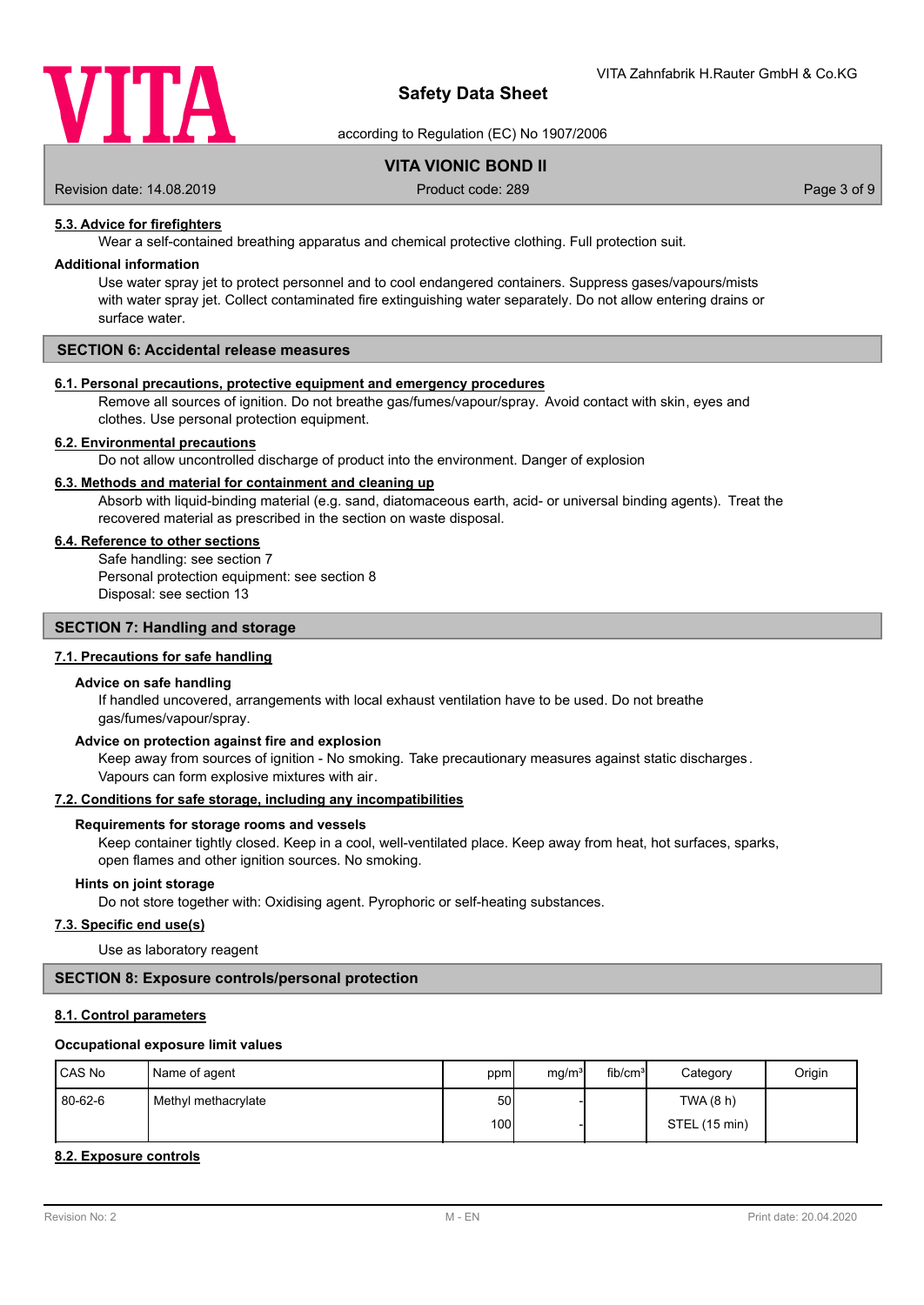

according to Regulation (EC) No 1907/2006

# **VITA VIONIC BOND II**

Revision date: 14.08.2019 **Product code: 289** Product code: 289 **Page 4 of 9** Page 4 of 9





## **Appropriate engineering controls**

If handled uncovered, arrangements with local exhaust ventilation have to be used. Do not breathe gas/fumes/vapour/spray.

#### **Protective and hygiene measures**

Remove contaminated, saturated clothing immediately. Draw up and observe skin protection programme. Wash hands and face before breaks and after work and take a shower if necessary . When using do not eat or drink.

## **Eye/face protection**

Wear eye protection/face protection.

#### **Hand protection**

Recommended glove articles KCL Butoject Butyl caoutchouc (butyl rubber) Breakthrough time (maximum wearing time) 60 min When handling with chemical substances, protective gloves must be worn with the CE-label including the four control digits. The quality of the protective gloves resistant to chemicals must be chosen as a function of the specific working place concentration and quantity of hazardous substances. For special purposes, it is recommended to check the resistance to chemicals of the protective gloves mentioned above together with the supplier of these gloves.

## **Skin protection**

Wear suitable protective clothing.

#### **Respiratory protection**

Technical ventilation of workplace Provide adequate ventilation as well as local exhaustion at critical locations.

## **SECTION 9: Physical and chemical properties**

## **9.1. Information on basic physical and chemical properties**

| Physical state:<br>Colour:<br>Odour:<br>pH-Value:                                           | Liquid<br>colourless<br>stinging | not determined                   |
|---------------------------------------------------------------------------------------------|----------------------------------|----------------------------------|
| Changes in the physical state<br>Melting point:<br>Initial boiling point and boiling range: |                                  | not determined<br>101 °C         |
| Flash point:                                                                                |                                  | 10 °C                            |
| <b>Flammability</b><br>Solid:<br>Gas:                                                       |                                  | not applicable<br>not applicable |
| Lower explosion limits:<br>Upper explosion limits:                                          |                                  | 2,1 vol. %<br>12,5 vol. %        |
| Ignition temperature:                                                                       |                                  | 430 $^{\circ}$ C                 |
| <b>Auto-ignition temperature</b><br>Solid:<br>Gas:                                          |                                  | not applicable<br>not applicable |
| Decomposition temperature:                                                                  |                                  | not determined                   |
| <b>Oxidizing properties</b><br>Not oxidising.                                               |                                  |                                  |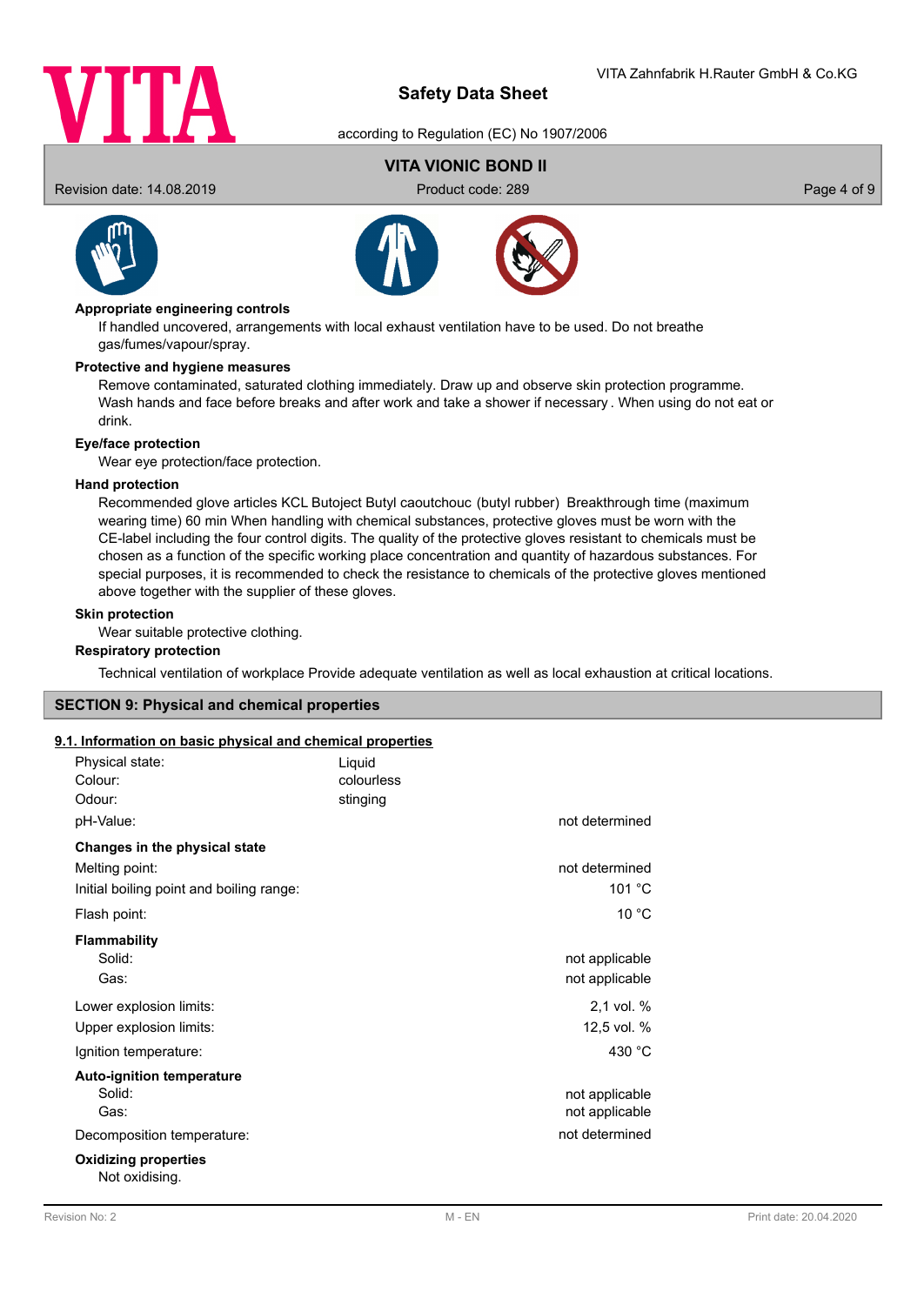

## according to Regulation (EC) No 1907/2006

|                                                | <b>VITA VIONIC BOND II</b>  |             |
|------------------------------------------------|-----------------------------|-------------|
| Revision date: 14,08,2019                      | Product code: 289           | Page 5 of 9 |
| Vapour pressure:<br>(at 50 $^{\circ}$ C)       | $\le$ = 1100 hPa            |             |
| Density:                                       | $0,94000$ g/cm <sup>3</sup> |             |
| Water solubility:                              | No                          |             |
| Solubility in other solvents<br>not determined |                             |             |
| Partition coefficient:                         | not determined              |             |
| Vapour density:                                | not determined              |             |
| Evaporation rate:                              | not determined              |             |
| 9.2. Other information                         |                             |             |
| Solid content:                                 | $0.0 \%$                    |             |

## **SECTION 10: Stability and reactivity**

## **10.1. Reactivity**

Highly flammable.

## **10.2. Chemical stability**

The product is stable under storage at normal ambient temperatures.

## **10.3. Possibility of hazardous reactions**

No known hazardous reactions.

## **10.4. Conditions to avoid**

Keep away from sources of heat (e.g. hot surfaces), sparks and open flames. Vapours can form explosive mixtures with air.

# **10.5. Incompatible materials**

No information available.

## **10.6. Hazardous decomposition products**

No known hazardous decomposition products.

### **SECTION 11: Toxicological information**

## **11.1. Information on toxicological effects**

#### **Acute toxicity**

Based on available data, the classification criteria are not met.

| CAS No  | Chemical name            |                     |            |         |        |        |
|---------|--------------------------|---------------------|------------|---------|--------|--------|
|         | Exposure route           | Dose                |            | Species | Source | Method |
| 80-62-6 | methyl methacrylate      |                     |            |         |        |        |
|         | dermal                   | LD50<br>mg/kg       | > 5000     |         |        |        |
| 99-97-8 | N,N-dimethyl-p-toluidine |                     |            |         |        |        |
|         | oral                     | <b>ATE</b><br>mg/kg | 100        |         |        |        |
|         | dermal                   | <b>ATE</b><br>mg/kg | 300        |         |        |        |
|         | inhalation vapour        | <b>ATE</b>          | $3$ mg/l   |         |        |        |
|         | inhalation aerosol       | <b>ATE</b>          | $0,5$ mg/l |         |        |        |

## **Irritation and corrosivity**

Causes skin irritation.

Serious eye damage/eye irritation: Based on available data, the classification criteria are not met.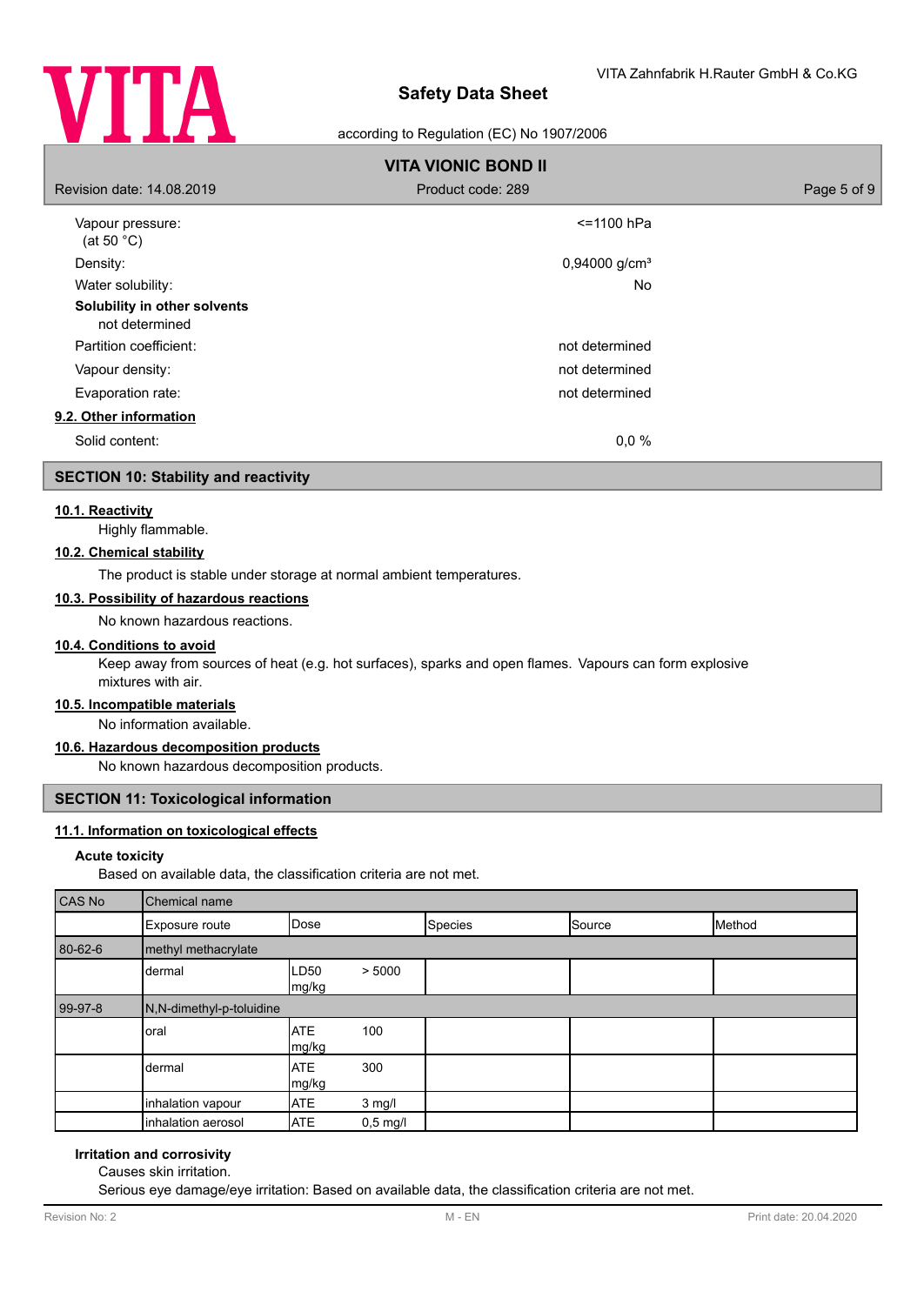

according to Regulation (EC) No 1907/2006

## **VITA VIONIC BOND II**

Revision date: 14.08.2019 **Product code: 289** Product code: 289 **Page 6 of 9** Page 6 of 9

## **Sensitising effects**

May cause an allergic skin reaction. (methyl methacrylate)

## **Carcinogenic/mutagenic/toxic effects for reproduction**

Based on available data, the classification criteria are not met.

#### **STOT-single exposure**

May cause respiratory irritation. (methyl methacrylate)

#### **STOT-repeated exposure**

Based on available data, the classification criteria are not met.

#### **Aspiration hazard**

Based on available data, the classification criteria are not met.

#### **Additional information on tests**

The mixture is classified as hazardous according to regulation (EC) No 1272/2008 [CLP].

## **SECTION 12: Ecological information**

## **12.1. Toxicity**

The product is not: Ecotoxic.

**12.2. Persistence and degradability**

The product has not been tested.

#### **12.3. Bioaccumulative potential**

The product has not been tested.

#### **12.4. Mobility in soil**

The product has not been tested.

### **12.5. Results of PBT and vPvB assessment**

The product has not been tested.

## **12.6. Other adverse effects**

No information available.

## **Further information**

Avoid release to the environment.

## **SECTION 13: Disposal considerations**

#### **13.1. Waste treatment methods**

#### **Disposal recommendations**

Do not allow to enter into surface water or drains. Dispose of waste according to applicable legislation.

#### **Contaminated packaging**

Handle contaminated packages in the same way as the substance itself.

## **SECTION 14: Transport information**

| Land transport (ADR/RID)          |                                                                                    |
|-----------------------------------|------------------------------------------------------------------------------------|
| <b>14.1. UN number:</b>           | <b>UN 1992</b>                                                                     |
| 14.2. UN proper shipping name:    | FLAMMABLE LIQUID, TOXIC, N.O.S. (methyl methacrylate;<br>N,N-dimethyl-p-toluidine) |
| 14.3. Transport hazard class(es): | 3                                                                                  |
| 14.4. Packing group:              | Ш                                                                                  |
| Hazard label:                     | $3+6.1$                                                                            |
|                                   | ⋓<br>6                                                                             |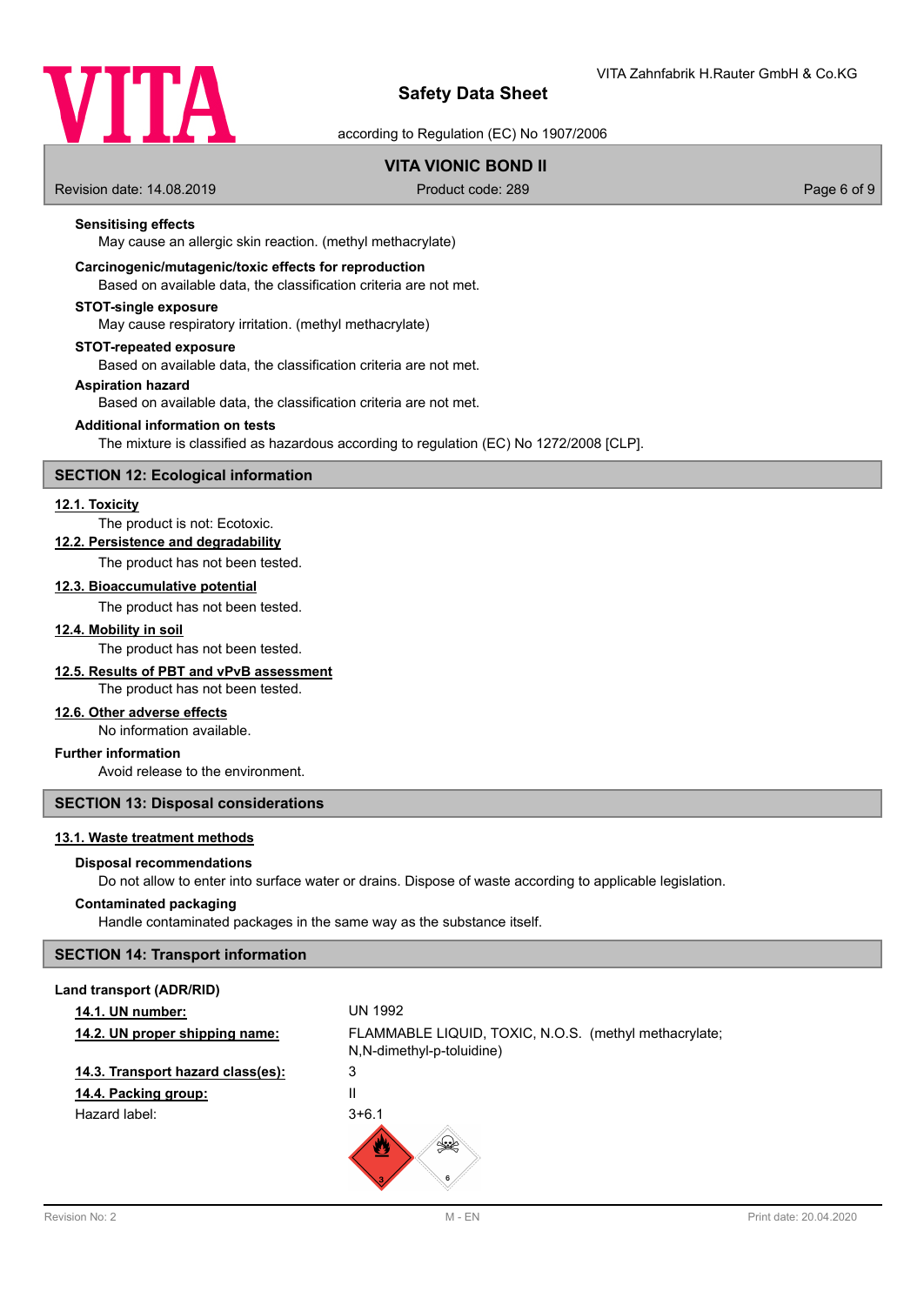

according to Regulation (EC) No 1907/2006

|                                   | <b>VITA VIONIC BOND II</b>                                                                                                                     |             |
|-----------------------------------|------------------------------------------------------------------------------------------------------------------------------------------------|-------------|
| Revision date: 14.08.2019         | Product code: 289                                                                                                                              | Page 7 of 9 |
| Classification code:              | FT <sub>1</sub>                                                                                                                                |             |
| <b>Special Provisions:</b>        | 274                                                                                                                                            |             |
| Limited quantity:                 | 1 <sub>L</sub>                                                                                                                                 |             |
| Excepted quantity:                | E <sub>2</sub><br>$\overline{2}$                                                                                                               |             |
| Transport category:<br>Hazard No: | 336                                                                                                                                            |             |
| Tunnel restriction code:          | D/E                                                                                                                                            |             |
| Inland waterways transport (ADN)  |                                                                                                                                                |             |
| 14.1. UN number:                  | <b>UN 1992</b>                                                                                                                                 |             |
| 14.2. UN proper shipping name:    | FLAMMABLE LIQUID, TOXIC, N.O.S. (methyl methacrylate;<br>N,N-dimethyl-p-toluidine)                                                             |             |
| 14.3. Transport hazard class(es): | 3                                                                                                                                              |             |
| 14.4. Packing group:              | II                                                                                                                                             |             |
| Hazard label:                     | $3 + 6.1$                                                                                                                                      |             |
|                                   | ں کے                                                                                                                                           |             |
| Classification code:              | FT <sub>1</sub>                                                                                                                                |             |
| Special Provisions:               | 274 802                                                                                                                                        |             |
| Limited quantity:                 | 1 <sub>L</sub>                                                                                                                                 |             |
| Excepted quantity:                | E <sub>2</sub>                                                                                                                                 |             |
| <b>Marine transport (IMDG)</b>    |                                                                                                                                                |             |
| 14.1. UN number:                  | <b>UN 1992</b>                                                                                                                                 |             |
| 14.2. UN proper shipping name:    | FLAMMABLE LIQUID, TOXIC, N.O.S. (methyl 2-methylprop-2-enoate;<br>methyl 2-methylpropenoate; methyl methacrylate;<br>N,N-dimethyl-p-toluidine) |             |
| 14.3. Transport hazard class(es): | 3                                                                                                                                              |             |
| 14.4. Packing group:              | $\mathbf{H}$                                                                                                                                   |             |
| Hazard label:                     | $3 + 6.1$                                                                                                                                      |             |
|                                   | ں<br>♨                                                                                                                                         |             |
| <b>Special Provisions:</b>        | 274                                                                                                                                            |             |
| Limited quantity:                 | 1 <sub>L</sub>                                                                                                                                 |             |
| Excepted quantity:                | E <sub>2</sub>                                                                                                                                 |             |
| EmS:                              | $F-E$ , S-D                                                                                                                                    |             |
| Air transport (ICAO-TI/IATA-DGR)  |                                                                                                                                                |             |
| 14.1. UN number:                  | <b>UN 1992</b>                                                                                                                                 |             |
| 14.2. UN proper shipping name:    | FLAMMABLE LIQUID, TOXIC, N.O.S. (methyl 2-methylprop-2-enoate;<br>methyl 2-methylpropenoate; methyl methacrylate;<br>N,N-dimethyl-p-toluidine) |             |
| 14.3. Transport hazard class(es): | 3                                                                                                                                              |             |
| 14.4. Packing group:              | II                                                                                                                                             |             |
| Hazard label:                     | $3 + 6.1$                                                                                                                                      |             |
|                                   | ₩<br>♨                                                                                                                                         |             |
| <b>Special Provisions:</b>        | A <sub>3</sub>                                                                                                                                 |             |
| Limited quantity Passenger:       | 1 <sub>L</sub>                                                                                                                                 |             |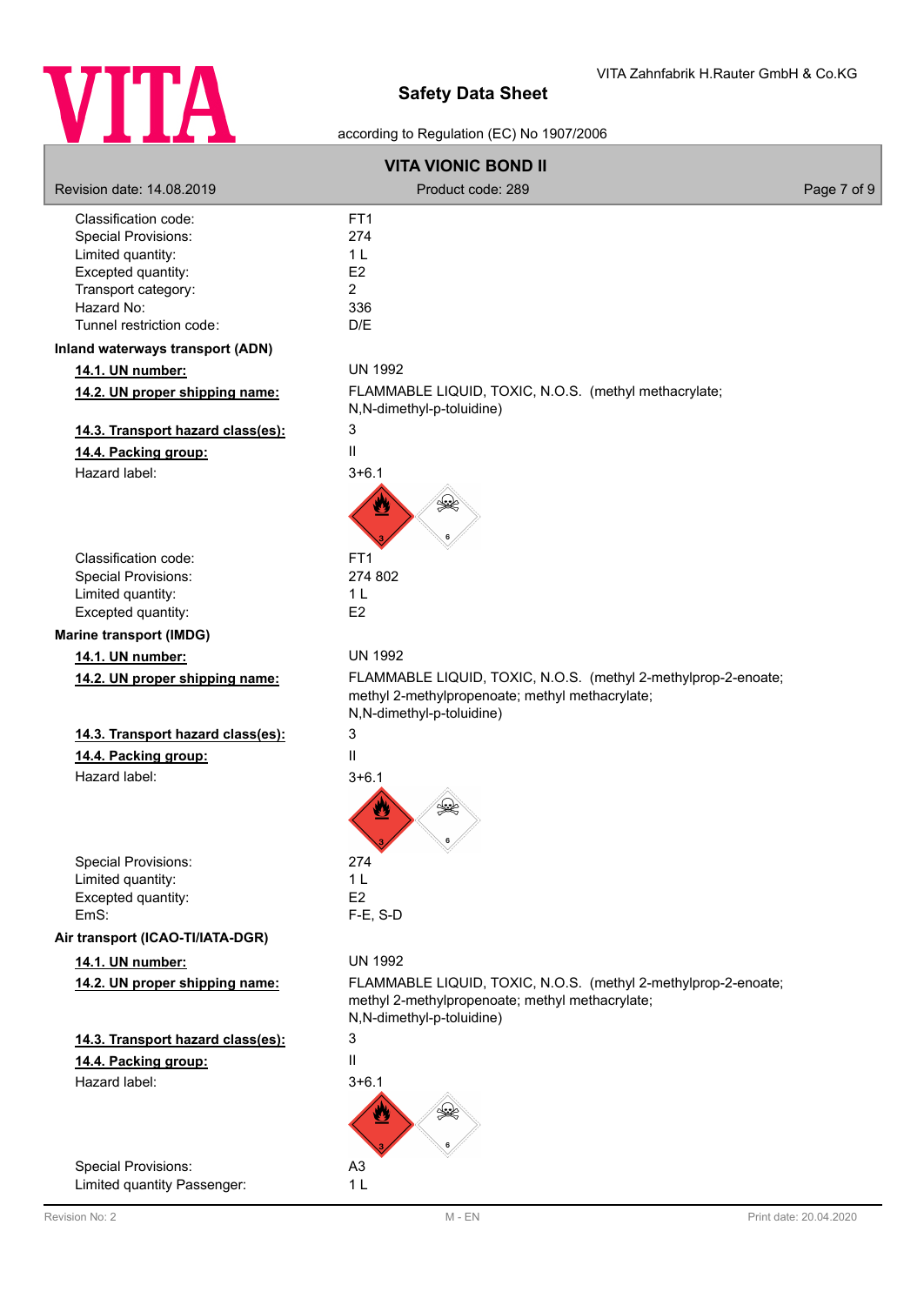

## according to Regulation (EC) No 1907/2006

|                                                                          | <b>VITA VIONIC BOND II</b>                                                                           |             |
|--------------------------------------------------------------------------|------------------------------------------------------------------------------------------------------|-------------|
| Revision date: 14.08.2019                                                | Product code: 289                                                                                    | Page 8 of 9 |
| Passenger LQ:                                                            | Y341                                                                                                 |             |
| Excepted quantity:                                                       | E <sub>2</sub>                                                                                       |             |
| IATA-packing instructions - Passenger:                                   | 352                                                                                                  |             |
| IATA-max. quantity - Passenger:                                          | 1 <sup>L</sup>                                                                                       |             |
| IATA-packing instructions - Cargo:                                       | 364                                                                                                  |             |
| IATA-max. quantity - Cargo:                                              | 60L                                                                                                  |             |
| 14.5. Environmental hazards                                              |                                                                                                      |             |
| <b>ENVIRONMENTALLY HAZARDOUS:</b>                                        | no                                                                                                   |             |
| 14.6. Special precautions for user                                       |                                                                                                      |             |
| Warning: Combustible liquid. Toxic.                                      |                                                                                                      |             |
| 14.7. Transport in bulk according to Annex II of Marpol and the IBC Code |                                                                                                      |             |
| not applicable                                                           |                                                                                                      |             |
| <b>SECTION 15: Regulatory information</b>                                |                                                                                                      |             |
|                                                                          | 15.1. Safety, health and environmental regulations/legislation specific for the substance or mixture |             |
| National regulatory information                                          |                                                                                                      |             |
| Employment restrictions:                                                 | Observe restrictions to employment for juveniles according to the 'juvenile                          |             |
|                                                                          | work protection guideline' (94/33/EC).                                                               |             |
| Water hazard class (D):                                                  | 1 - slightly hazardous to water                                                                      |             |
| Skin resorption/Sensitization:                                           | Causes allergic hypersensitivity reactions.                                                          |             |
| 15.2. Chemical safety assessment                                         |                                                                                                      |             |
|                                                                          | Chemical safety assessments for substances in this mixture were not carried out.                     |             |
| <b>SECTION 16: Other information</b>                                     |                                                                                                      |             |
| <b>Abbreviations and acronyms</b>                                        |                                                                                                      |             |

ADR: Accord européen sur le transport des marchandises dangereuses par Route (European Agreement concerning the International Carriage of Dangerous Goods by Road ) IMDG: International Maritime Code for Dangerous Goods IATA: International Air Transport Association GHS: Globally Harmonized System of Classification and Labelling of Chemicals EINECS: European Inventory of Existing Commercial Chemical Substances ELINCS: European List of Notified Chemical Substances CAS: Chemical Abstracts Service LC50: Lethal concentration, 50% LD50: Lethal dose, 50%

### **Classification for mixtures and used evaluation method according to regulation (EC) No. 1272/2008 [CLP]**

| Classification      | Classification procedure |
|---------------------|--------------------------|
| Flam. Lig. 2: H225  | l On basis of test data  |
| Skin Irrit. 2; H315 | Calculation method       |
| Skin Sens. 1: H317  | l Calculation method     |
| STOT SE 3: H335     | Calculation method       |

#### **Relevant H and EUH statements (number and full text)**

| H <sub>225</sub> | Highly flammable liquid and vapour.  |
|------------------|--------------------------------------|
| H301             | Toxic if swallowed.                  |
| H <sub>311</sub> | Toxic in contact with skin.          |
| H315             | Causes skin irritation.              |
| H317             | May cause an allergic skin reaction. |
| H331             | Toxic if inhaled.                    |
| H335             | May cause respiratory irritation.    |
|                  |                                      |